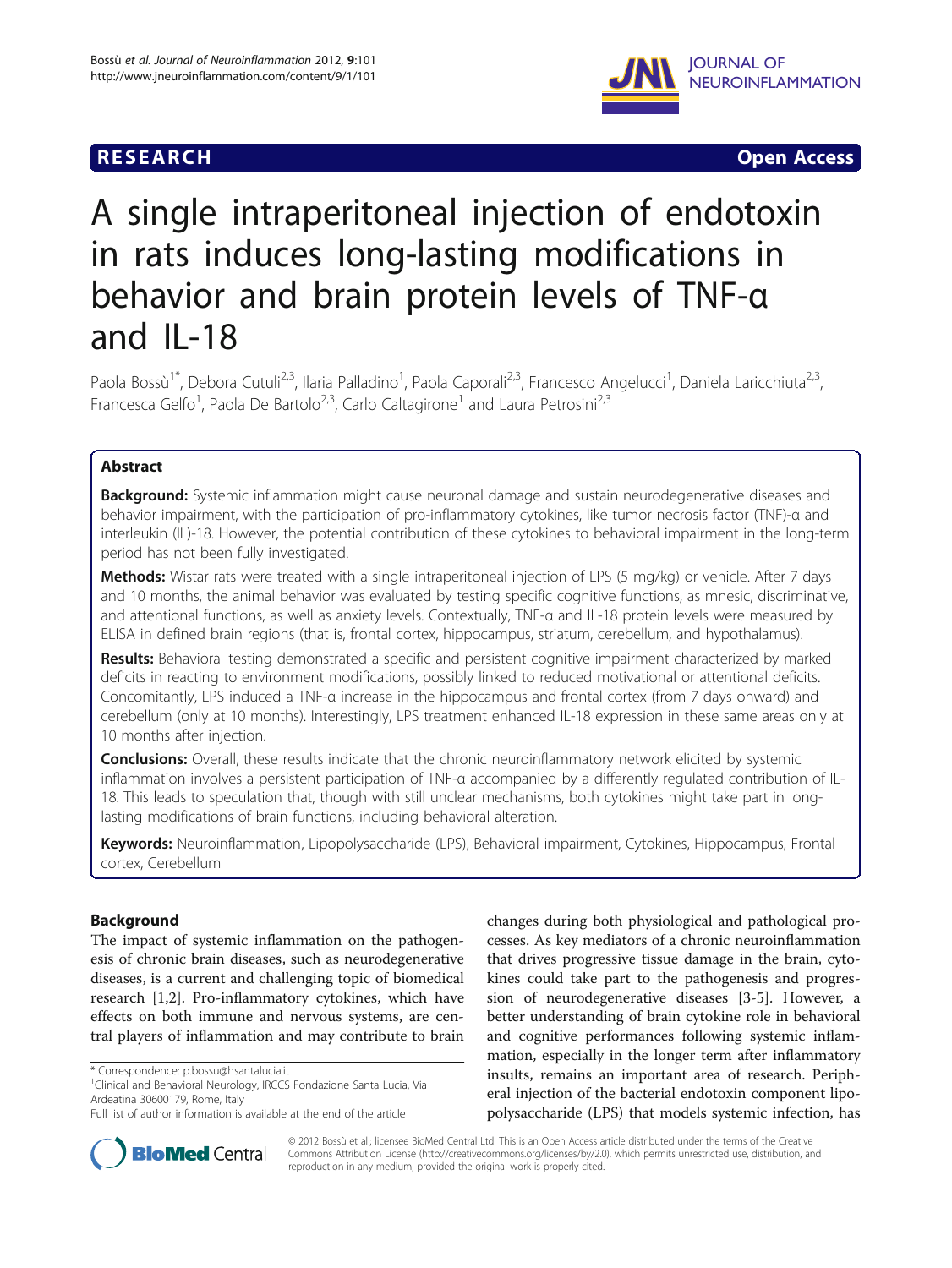been widely used to induce neuroinflammation, since it results in the early brain synthesis of inflammatory cytokines, such as interleukin (IL)-1β, IL-6, and tumor necrosis factor (TNF)- $\alpha$  [\[6](#page-10-0)-[8\]](#page-10-0). These inflammatory mediators, in turn, appear central in driving behavioral modifications, as in the case of the behavioral responses to LPS, known as sickness behavior, which is the acute consequence of cytokine elevation [[9\]](#page-10-0). Notably, endotoxin triggering can also induce protracted behavioral effects, as occurring in aging rats [[10,11\]](#page-10-0), as well as in animal models of prion-disease [\[12,13](#page-10-0)] and amyotrophic lateral sclerosis [[14](#page-10-0)], where progression of symptoms and neurodegenerative processes are persistently exacerbated after LPS treatment.

Differently, investigations in healthy adults aimed at determining whether a single event of systemic inflammation can as such induce long-lasting modifications of behavior and brain cytokine synthesis are still limited. Remarkably, two studies have been previously addressed to investigate this issue in rodent models. A single LPS administration results in delayed loss of neurons and cholinergic innervations, leading to enduring behavioral alterations characterized by memory deficits and changes in exploratory patterns [[15](#page-10-0)]. Moreover, TNF-α appears to convey inflammation from periphery to brain, where it is early and persistently released after LPS treatment and causes microglia activation and significant loss of neurons between 7 and 10 post-treatment months [[16\]](#page-10-0). Thus, it is predictable that additional cytokines could take part to neuroinflammatory phenomena leading to chronic progression of neurodegeneration. Notably, the pro-inflammatory cytokine IL-18 has recently emerged as a key player in neuroinflammatory and neurodegenerative processes, with wide behavioral and cognitive effects [[17-19\]](#page-10-0). However, the time-dependent modifications of IL-18 expression within specific brain regions after a peripheral neuroinflammatory event have not yet been delineated.

The present research is aimed at characterizing the long-term consequences of systemic inflammation on behavioral/cognitive performances and brain cytokine changes. To this aim, analyses of motivational, spatial, mnesic, discriminative, and attentional functions, as well as regional brain level measurements of the two cytokines TNF and IL-18 were performed at 7 days and 10 months after a single intraperitoneal injection of high-dose LPS.

# Methods

# Experimental design

Fifty adult male Wistar rats (weighing 200 g at the beginning of the experiments; Harlan, Italy) were used. The animals were pair-housed and kept under standard conditions with food and water ad libitum on a 12/12 h

dark/light cycle (light on between 07:00 and 19:00 h). The animals belonging to the LPS-treated group (LPS,  $n = 26$ ) were intraperitoneally (i.p.) injected with a single dose of LPS from E. coli, strain 055:B5 (5 mg/kg; Sigma, Italy) in 0.5 mL of volume, according to Qin and colleagues [[16](#page-10-0)]. The animals belonging to the control group (CTR,  $n = 24$ ) were i.p. injected with 0.5 mL of vehicle (sterile endotoxin-free PBS, Life Technologies, Italy). To avoid potential influence of behavioral testing on cytokine levels, cytokine assessment and behavioral testing were performed on different animals. Thus, 26 rats (LPS,  $n = 14$ ; CTR,  $n = 12$ ) were subjected to behavioral evaluations, while 24 animals (LPS,  $n = 12$ ; CTR,  $n = 12$ ) underwent brain cytokine analyses (Figure [1](#page-2-0)). Behavioral testing and cytokine analyses were performed after LPS challenge at two time-points, representative of long-term responses in its early (7 days) and late (10 months) phases.

Following i.p. injections, animals were observed for the first 4 h and the presence of sickness behavior was evaluated in all animals by measuring changes in body weight and temperature. In addition, presence of piloerection and lethargy was observed for 1 min at five posttreatment time-points (0, 1, 2, 3, and 4 h). LPS injections induced significant body weight loss (one-way ANOVA:  $F_{1,48} = 7.1$ ,  $P < 0.01$ ) and body temperature increase  $(F<sub>1.48</sub> = 4.01, P < 0.05)$ . The number of animals showing lethargy and piloerection progressively increased as the LPS post-injection hours went by, as indicated by Chisquare test. Namely, in LPS animals the presence of piloerection became significant from the first hour onward and the presence of lethargy from the second hour onward  $(\chi^2 = 6.0; d.f. = 1; P < 0.01)$ .

According to other authors [[16\]](#page-10-0), an increased level of serum TNF-α was observed in treated animals at 4 h after LPS treatment  $(186.6 \pm 37.5 \text{ pg/mL}$ ; mean  $\pm$  SE), whereas in CTR rats this cytokine level was low and undetectable under our experimental conditions. At difference, serum IL-18 was undetectable in both LPS and CTR animals.

# Behavioral assessment

The behavioral assessment lasted two days and consisted of three tests: Elevated Plus Maze, Open Field with Objects, and Morris Water Maze.

# Elevated plus maze (EPM)

The EPM raised 90 cm above the ground was formed by a wooden structure in the shape of a cross with four arms (50 cm  $\times$  10 cm). The north and south arms were opened, while the east and west arms were enclosed by 36-cm-high walls. The rat placed on the central platform was allowed to explore the maze for 5 min. The total time spent in the open and close arms was measured.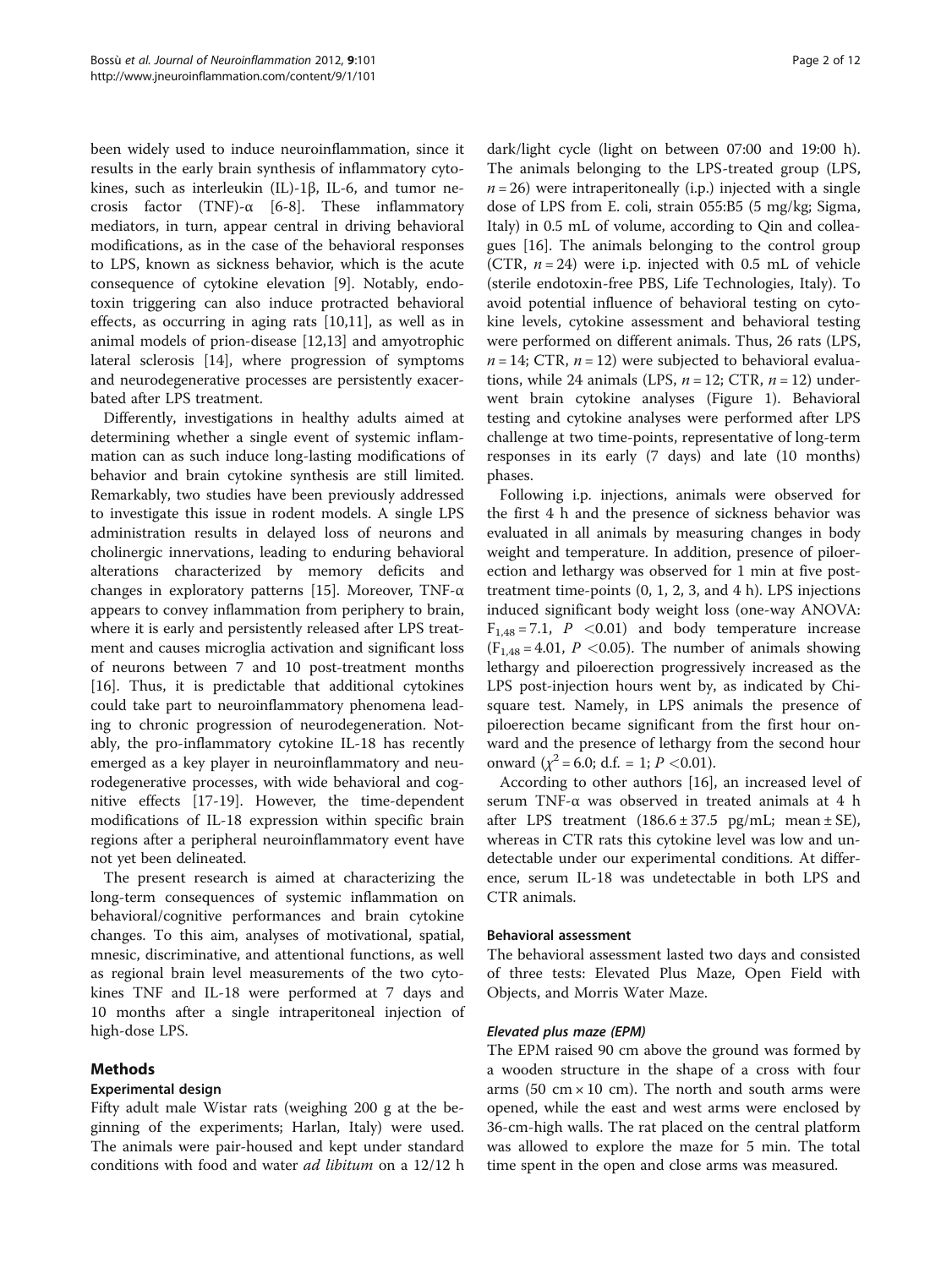<span id="page-2-0"></span>

## Open field with objects (OF)

The apparatus consisted of a circular arena (diameter 140 cm) delimited by a 30-cm-high wall. During session 1 (S1), each rat was allowed to freely move in the empty open field and its baseline activity level was measured. During the habituation phase (S2-S4), four objects were placed in a square arrangement in the middle annulus of the arena and a fifth one was placed in the central area. The five objects were: (1) a metal bar with a conical base; (2) a plunger; (3) a long steel rod; (4) a yellow rubber plug; and (5) a black cylinder with a plastic cup turned upside down on top of it. During the spatial change (S5 and S6), the spatial configuration was changed by moving objects 2 and 5 so that the initial square arrangement was modified to a polygon-shaped configuration, without any central object. During the novelty session (S7), the configuration was modified by substituting object 4 with a green plastic object shaped like a half moon. All sessions lasted 6 min; inter-session intervals lasted 3 min. Rats' behavior was recorded by a video camera whose signal was relayed to a monitor and to an image analyzer (Ethovision, Noldus, Wageningen, The Netherlands).

In S1 the following motor and emotional parameters were analyzed: total distance (in cm) traveled in the arena; percentage of distances traveled in a 20-cm peripheral annulus; number of central crossings; motionless time; number of defecation boluses. In S2-S4 total time spent in contacting object was analyzed. Contact was considered to have taken place when the rat's snout actually touched an object or when it sniffed the object for at least 1 s, but not when the rat leaned against, stood, or sat on the object. In S5-S7 the time spent contacting objects was expressed as discrimination index (d index), that is time exploring displaced (or novel) objects minus time exploring not displaced (or familiar) objects/total exploration time.

## Morris water maze (MWM)

The rats were placed in a circular white pool (diameter 140 cm) filled with 24°C water made opaque by the addition of a-toxic acrylic color (Giotto, Italy). An escape platform (diameter 10 cm) was submerged 2 cm below the water level. Each rat was submitted to two consecutive phases (Place and Probe) consisting of eight trials (Place) and one trial (Probe). During Place, the rat released into the water from randomly varied starting points was allowed to find the hidden platform for a maximum of 120 s. When the rat reached the platform, it was allowed to remain there for 30 s. The inter-trial interval was 3 min. Then, the platform was removed and rats were allowed to swim for 60 s in searching for it (Probe phase). Rats' navigational trajectories were recorded by a video camera whose signal was relayed to a monitor and to the previously described image analyzer. In analyzing MWM performances the following behavioral parameters were considered: latencies to find the platform; total distances swum in the pool; mean swimming velocity; percentage of time spent in the rewarded quadrant (presence of platform) in the Probe phase; navigational strategies put into action in reaching the platform. The navigational strategies were classified in five main categories [\[20](#page-10-0)], regardless the platform was reached or not: Circling (C), that is, swimming in a 20 cm peripheral annulus, with inversion of swimming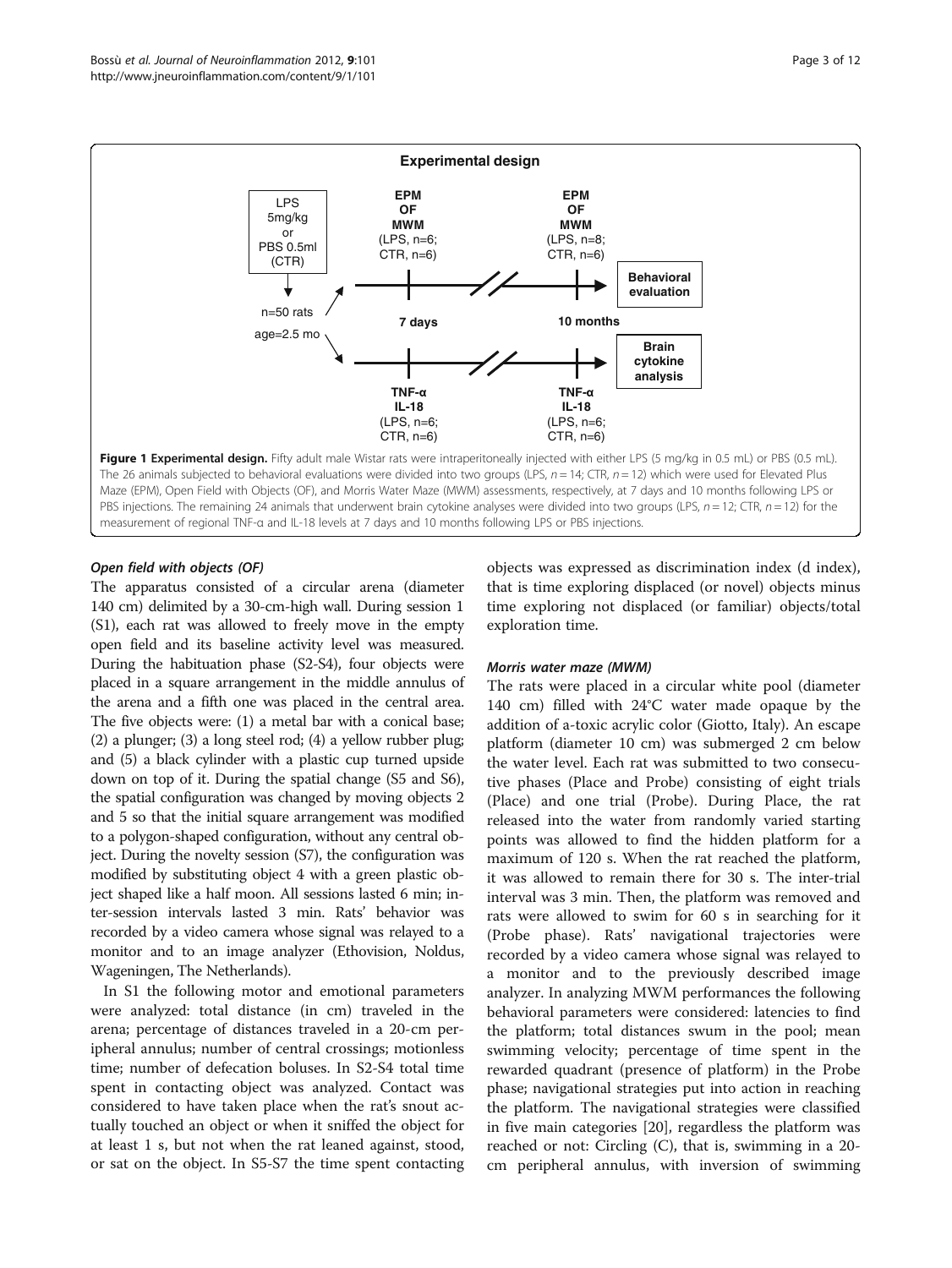direction and counterclockwise and clockwise turnings in the peripheral sector of the pool; Extended Searching (ES), that is, swimming around the pool in all quadrants, visiting the same areas more than once; Restricted Searching (RS), that is, swimming in some pool quadrants, not visiting some tank areas at all; Restricted Circling (RC), that is, reaching the platform by swimming only in the peripheral annulus; direct Finding (F), that is, swimming towards the platform without any foraging around the pool. Two researchers who were unaware of the individual specimen's group categorized the swimming trajectories drawn by the image analyzer. They attributed the dominant behavior in each trial to a specific category. Categorization was considered reliable only when their judgments were consistent.

# Assessment of protein levels of cytokines in serum and brain tissue

For serum cytokine measurement, blood samples were taken in terminally anaesthetized rats and collected in microfuge tubes. Samples were spun down and serum kept at −80°C until further use.

For brain cytokine measurement, rats were sacrificed by decapitation and the brains were quickly removed and dissected on ice using a binocular dissection microscope. Frontal cortex, hippocampus, striatum, cerebellum, and hypothalamus were dissected on ice by a trained researcher according to Glowinski and Iversen's method [[21](#page-10-0)]. All brain regions were extracted in 1 mL extraction buffer/100 mg tissue. Brain tissue samples were homogenized in an ice-cold lysis buffer containing 137 mM NaCl, 20 mM Tris–HCl (pH 8.0), 1% NP40, 10% glycerol, 1 mM PMSF 10 μg/mL aprotinin, 1 μg/mL leupetin, and 0.5 mM sodium vanadate. The tissue homogenate solutions were centrifuged with  $14000 \times g$  for 25 min at 4°C. The supernatants were collected and stored at −80°C until analysis.

Quantification of serum and intracerebral TNF-α and IL-18 protein levels were assessed by ELISA kit (Biosource, Invitrogen), according to manufacturer's instructions. The limit detection of assays was 4 pg/mL for TNFα and 15 pg/mL for IL-18. Cytokine results, reported as picograms of the measured molecule per mL of serum (pg/mL) or per gram of tissue (pg/g) are expressed as mean values ± SEM. Where indicated, cytokine amounts were also normalized to protein content. In this case, the concentration of total protein in the brain extracts was measured by Bradford assay (BioRad Laboratories).

# Statistical analysis

The data were firstly tested for normality (Wilk-Shapiro's test) and homoscedasticity (Levene's test). Then, they were analyzed by one-way or two-way ANOVAs for independent (treatment, time) and repeated (trial, session, arm) measures followed by Tukey's HSD test. Non-parametric data related

to piloerection and lethargy evaluation were analyzed by means of a Chi-squared metric. The significance level was established at  $P < 0.05$ .

# Ethical approval

The experimental research reported in this manuscript has been performed with the approval of the Ethical Committee on animal experiments of Fondazione Santa Lucia and all efforts were made to minimize animal suffering and to reduce their number, in accordance with the European Community Council Directive of 24 November 1986 (86/609/EEC).

# Results

## Seven days following LPS treatment EPM

No differences in anxiety levels were evident between groups (Figure [2A](#page-4-0)). A two-way ANOVA (treatment x arm) revealed that all animals spent more time in the close vs. open arms (arm effect:  $F_{1,10} = 141.68$ ,  $P < 0.001$ ), without significant treatment effect ( $F_{1,10} = 0.31$ , P n.s.) and interaction  $(F<sub>1,10</sub> = 0.59, P \text{ n.s.}).$ 

# OF

In S1, LPS rats traveled around the arena significantly less in comparison to CTR (Figure [2,](#page-4-0) B1), while no significant treatment effect was evident on peripheral distances and on the number of central crossings (one-way ANOVAs: total distance:  $F_{1,10} = 5.37$ ,  $P < 0.05$ ; peripheral distance:  $F_{1,10} = 0.86$ , P n.s.; central crossings:  $F_{1,10} = 1.32$ , P n.s.) (Figure [2](#page-4-0), B2-3). All animals exhibited comparable levels of anxiety as indicated by the absence of significant differences between groups in the number of defecation boluses and motionless time (defecation boluses:  $F_{1,10} = 0.01$ , *P* n.s.; motionless time:  $F_{1,10} = 1.52$ , *P* n.s).

In S2-S4, all animals showed habituation, progressively decreasing exploration time of objects (Figure [2,](#page-4-0) B4). A twoway ANOVA (treatment x session) revealed a significant session effect ( $F_{2,20}$  = 9.93,  $P$  < 0.05). Treatment and interaction effects were not significant (treatment:  $F_{1,10} = 4.38$ , P n.s.; treatment x session:  $F_{2,20} = 0.60$ , P n.s.).

In S5, while CTR rats detected the new spatial arrangement and contacted displaced objects more than non-displaced objects, LPS rats failed to detect the new spatial arrangement (one-way ANOVA:  $F_{1,10} = 6.60$ ,  $P < 0.05$ ) (Figure [2,](#page-4-0) B5). In S6, while CTR rats no more reacted to the spatial change, LPS rats persisted in not reacting to change  $(F_{1,10} = 0.91, P \text{ n.s.}).$ 

In S7, LPS rats failed to recognize the novel object. Significant treatment effect was found on d index  $(F_{1,10} = 6.59, P < 0.05)$  (Figure [2](#page-4-0), B6).

## MWM

Place. No significant differences in reaching the hidden platform were evident between experimental groups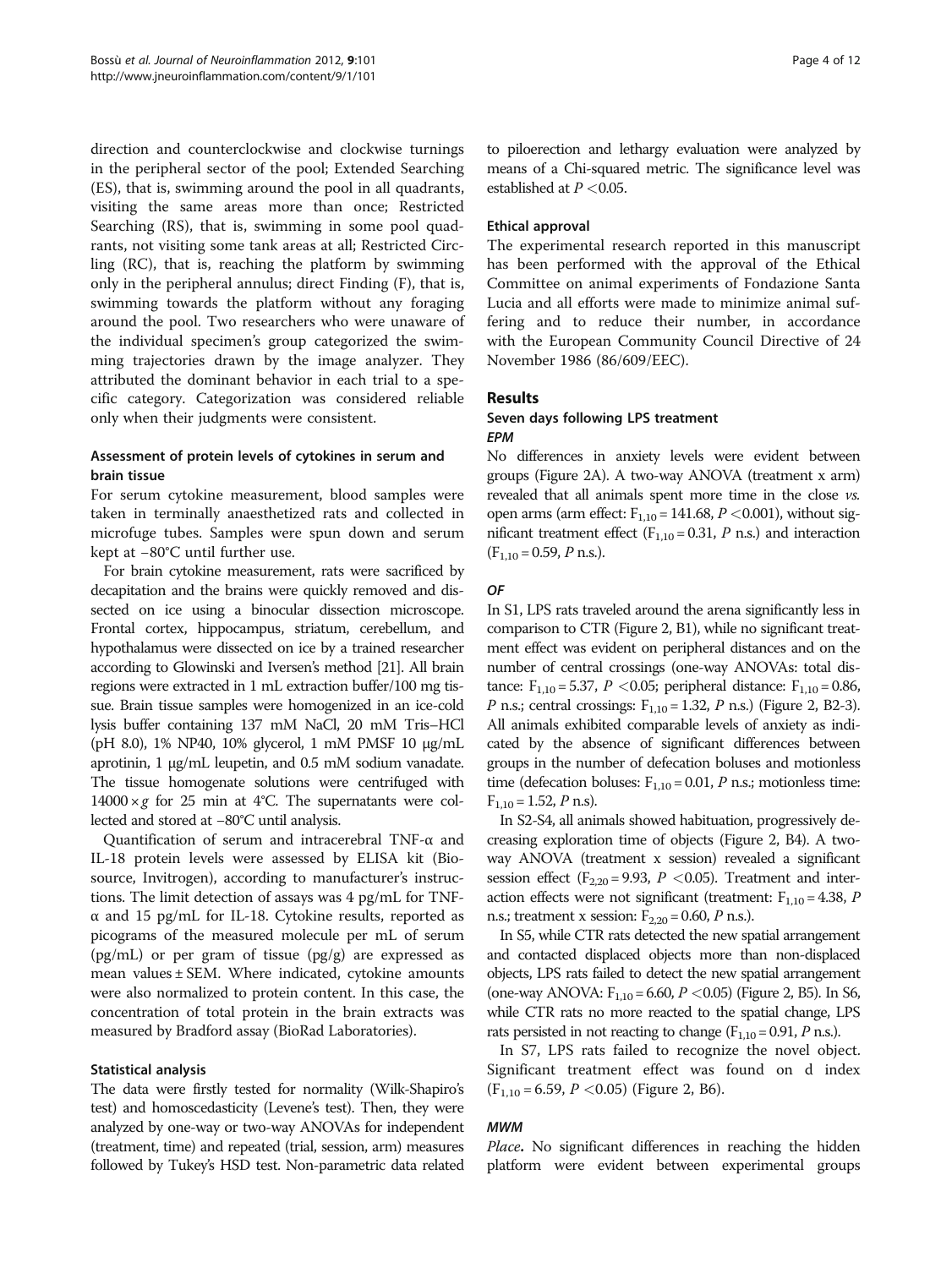<span id="page-4-0"></span>

(Figure 2, C1-2). A two-way ANOVA (treatment x trial) confirmed that all rats displayed a progressive latency reduction as trials went by  $(F_{7,70} = 15.47, P < 0.001)$ , without significant treatment effect ( $F_{1,10} = 1.30$ , P n.s.), and interaction ( $F_{7,70}$  = 2.15, P n.s.). No differences were found in the swimming velocities (LPS rats  $\bar{x}$  : 21.70 ± 0.53 cm/s; CTR rats  $\bar{x}$  : 21.48 ± 2.44 cm/s; one-way ANOVA:  $F_{1,10} = 0.79$ , P n.s.) as well as in the total distances (two-way ANOVA: treatment effect:  $F_{1,10} = 0.81$ , *P* n.s.; trial effect:  $F_{7,70} = 30.09$ ,  $P < 0.001$ ; interaction:  $F_{7,70} = 2.01$ ,  $P$  n.s.). The analysis of the navigational strategies did not reveal any difference between groups.

Probe. No relevant differences were evident between experimental groups, as revealed by a one-way ANOVA on the percentage of time spent in the previously rewarded quadrant  $(F_{1,10} = 0.07, P \text{ n.s.})$  (Figure 2, C3).

## Cytokine analysis

Figure [3](#page-5-0) depicts the levels of TNF- $\alpha$  and IL-18 in frontal cortex, hippocampus, cerebellum, striatum and hypothalamus measured 7 days after LPS or PBS injections.

With regard to TNF- $\alpha$  (Figure [3](#page-5-0), upper panels), its levels were significantly higher in LPS vs. CTR animals in hippocampus (one-way ANOVA:  $F_{1,10} = 6.81$ ,  $P < 0.05$ ) and in the frontal cortex  $(F_{1,10} = 17.12, P < 0.01)$ . No significant differences in TNF-α levels were found between LPS and control animals in cerebellum, striatum, and hypothalamus.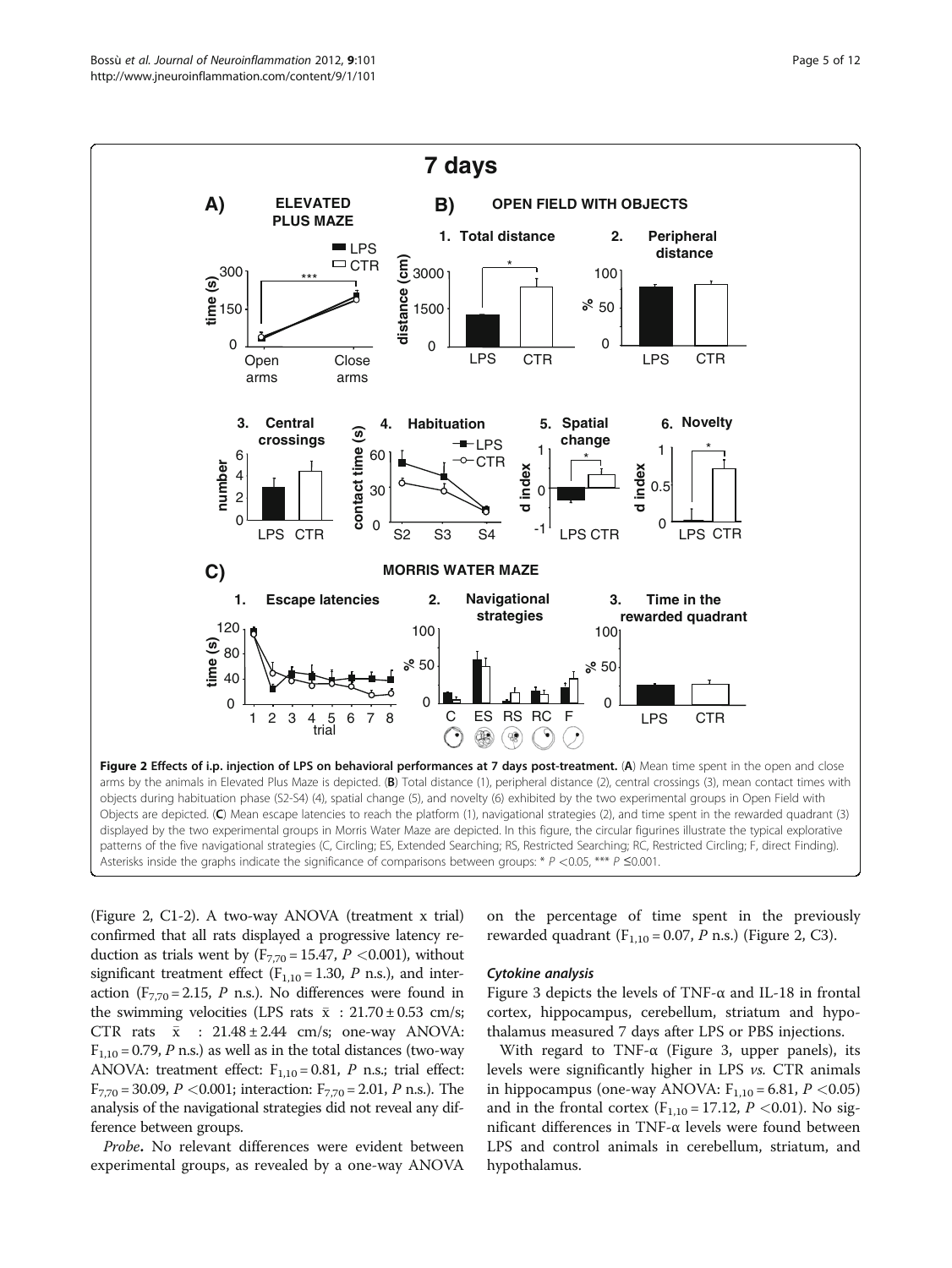<span id="page-5-0"></span>

IL-18 levels (Figure 3, lower panels) were in general slightly more elevated in most brain regions of LPS, as compared to CTR animals, but at variance with TNF-α, the statistical significance was not reached in any of the analyzed cerebral regions. However, a trend towards IL-18 increase for LPS as compared to CTR rats was observed in frontal cortex  $(526.0 \pm 141.6 \text{ vs.}$ 290.3  $\pm$  64.73; P = 0.16). In this experiment, cytokine data have been also calculated by normalizing to protein content instead than to tissue weight and very similar results have been obtained with the two methods (not shown). No detectable TNF-α and IL-18 levels have been found in serum of both LPS and CTR animals.

# Ten months following LPS treatment EPM

The two experimental groups did not differ on anxiety levels and all animals exhibited the standard open arms avoidance (Figure [4A](#page-6-0)). A two-way ANOVA (treatment x arm) indicated not significant treatment effect ( $F_{1,12} = 0.59$ , *P* n.s.) and interaction ( $F_{1,12}$  = 0.10, *P* n.s.), while arm effect was significant ( $F_{1,12}$  = 6.91, *P* < 0.05).

# OF

In S1, LPS rats traveled around the arena significantly less in comparison to CTR animals (Figure [4,](#page-6-0) B1), although significant differences between groups were not evident on peripheral distances and number of central crossings (one-way ANOVAs: total distance:  $F_{1,12} = 11.45$ ,  $P < 0.05$ ;

peripheral distance:  $F_{1,12} = 1.77$ , *P* n.s.; central crossings:  $F_{1,12} = 2.78$ , P n.s.) (Figure [4,](#page-6-0) B2-3). All animals exhibited comparable levels of anxiety as indicated by the absence of significant differences between groups in the number of defecation boluses and motionless time (defecation boluses:  $F_{1,12} = 0.58$ , *P* n.s.; motionless time:  $F_{1,12} = 2.47$ , *P* n.s).

All animals habituated as the total amount of time spent exploring the five objects decreased from S2 to S4 (session effect:  $F_{2,24} = 12.33$ ,  $P < 0.001$ ) (Figure [4,](#page-6-0) B4). Treatment effect  $(F_{1,12} = 0.12, P \text{ n.s.})$  and interaction  $(F_{2,24} = 0.31, P \text{ n.s.})$  were not significant.

In S5, differently from CTR, LPS animals did not detect the spatial change (one-way ANOVA:  $F_{1,12} = 5.39$ , *P* < 0.05) (Figure [4](#page-6-0), B5). In S6, LPS rats did not still react to the spatial change, while CTR animals stopped to react to change  $(F_{1,12} = 0.71, P \text{ n.s.})$ . Once more, in S7, when the novel object was placed in the arena, LPS rats did not recognize it  $(F_{1,12} = 21.65, P < 0.001)$  (Figure [4](#page-6-0), B6).

## MWM

Place. No significant differences in reaching the hidden platform were evident between groups (Figure [4,](#page-6-0) C1-2). A twoway ANOVA (treatment x trial) revealed that both groups displayed a progressive latency reduction as trials went by  $(F_{7,84} = 7.02, P < 0.001)$ , without significant treatment effect  $(F_{1,12} = 0.02, P \text{ n.s.})$  and interaction  $(F_{7,84} = 1.21, P \text{ n.s.})$ . No differences were found in the swimming velocities (LPS  $\bar{x}$  :  $19.73 \pm 0.75$  cm/s; CTR  $\bar{x}$  :  $18.99 \pm 1.46$  cm/s; one-way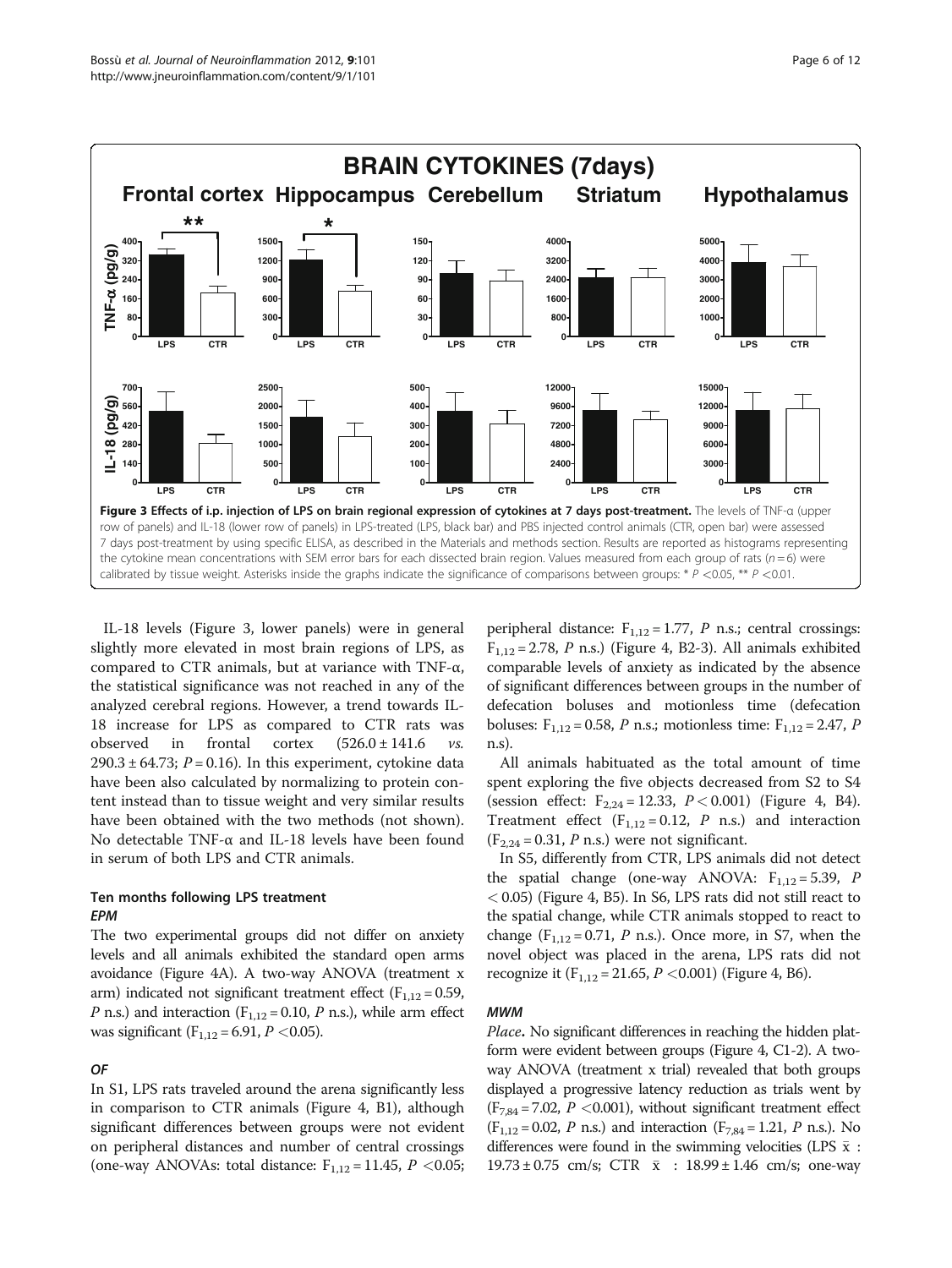<span id="page-6-0"></span>

ANOVA:  $F_{1,12} = 0.17$ , P n.s.) as well as in the total distances (two-way ANOVA: treatment effect:  $F_{1,12} = 0.99$ , P n.s.; trial effect:  $F_{7,84} = 4.84$ ,  $P < 0.001$ ; interaction:  $F_{7,84} = 0.38$ ,  $P$  n.s.). Furthermore, no significant differences between groups were observed on the navigational strategies.

Probe. A one-way ANOVA on the percentage of time spent in the previously rewarded quadrant failed to reveal any significant treatment effect ( $F_{1,12}$  = 0.20, P n.s.) (Figure 4, C3).

## Cytokine analysis

The increase of TNF-α already observed in the earlier post-treatment stage was maintained in the brain regions of LPS versus CTR animals (Figure [5,](#page-7-0) upper

panels). In particular, the significant increase of TNF-α was maintained in the frontal cortex (one-way ANOVA:  $F_{1,10} = 8.16$ ,  $P < 0.05$ ) and hippocampus ( $F_{1,10} = 9.91$ ,  $P \leq 0.05$ ) and reached in cerebellum (F<sub>1,10</sub> = 11.86,  $P = 0.01$ ). Furthermore, not significant differences in TNF-α levels were observed in striatum and hypothalamus.

Alike to TNF- $\alpha$ , IL-18 levels were significantly more elevated in LPS than CTR animals (Figure [5,](#page-7-0) lower panels) in frontal cortex  $(F_{1,10} = 15.31, P < 0.01)$ , hippocampus  $(F_{1,10} = 33.46, P \leq 0.001)$ , and cerebellum  $(F_{1,10} = 8.49, P < 0.05)$ . Again, no significant changes in IL-18 levels occurred in striatum and hypothalamus.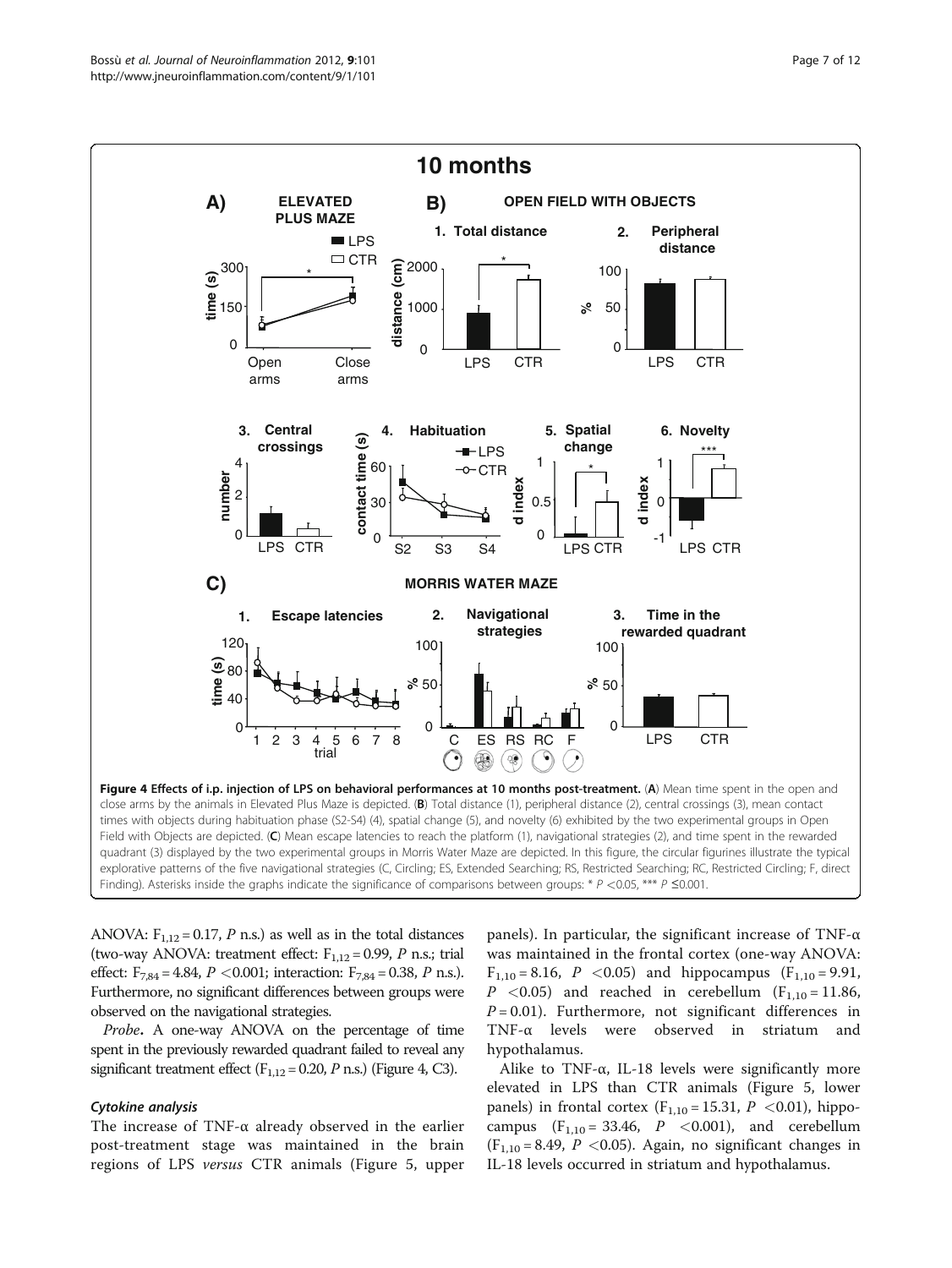<span id="page-7-0"></span>

At this time point serum TNF-α and IL-18 levels have not been evaluated.

# Discussion

Progressive neurodegeneration has been proposed to be driven by chronic persistent inflammation, but up to now the chronic neuroinflammatory processes potentially implicated in neuronal damage leading to cognitive impairment are scarcely detailed. In the present study we show that a single peripheral inflammatory insult induces persistent discriminative deficits accompanied by different regional patterns of brain TNF-α and IL-18 expression.

As early consequence of LPS treatment (7 days), we observed a motor hypoactivity and discriminative deficits (in OF) not associated to any spatial memory deficit (MWM Probe trial results) or anxiety expression (in EPM and OF). In particular, LPS rats exhibited marked discriminative deficits, when in OF spatial arrangement and saliency of the objects were changed. These results are in line with the impaired object recognition described in mice 4 days after LPS treatment [[22](#page-10-0)].

These behavioral changes may be interpreted in terms of reduced motivation resulting in reduced responsivity toward the context. Noteworthy, reduced motivation leading to diminished investigation of juvenile conspecifics in the social exploration has been

described in rodents at very early stage following LPS treatment [\[23,24](#page-10-0)]. Nevertheless, it has to be underlined that the lack of spatial change detection in LPS rats might be ascribed also to an attentional deficit disrupting some, although not all, components of the spatial information processing. This faceted behavioral pattern, already encountered in the presence of cholinergic depletion, could be linked to the different stress levels of MWM and OF tasks [[25\]](#page-10-0). Actually, although both tasks are hippocampal-dependent, MWM puts forward attentional requests but involves high stress levels given the forced swimming in the search of the escape platform, while OF requires high attentional load but in an experimental context not closely related to survival and thus with lower stress levels. Thus, the different findings observed in MWM and OF tasks could be linked to the saliency of the MWM platform higher than the mere spatial re-arrangement of OF objects.

The late behavioral pattern (10 months) was similar to that displayed 7 days after LPS injection. While no modification of spatial memory or anxiety levels was observed, motor hypoactivity and discriminative deficits were once again present, indicating that a systemic inflammatory response evoked by a single LPS injection (5 mg/kg) is able to significantly affect cognitive functions even 10 months later. These results are in line with the report by Semmler and colleagues [\[15](#page-10-0)] that described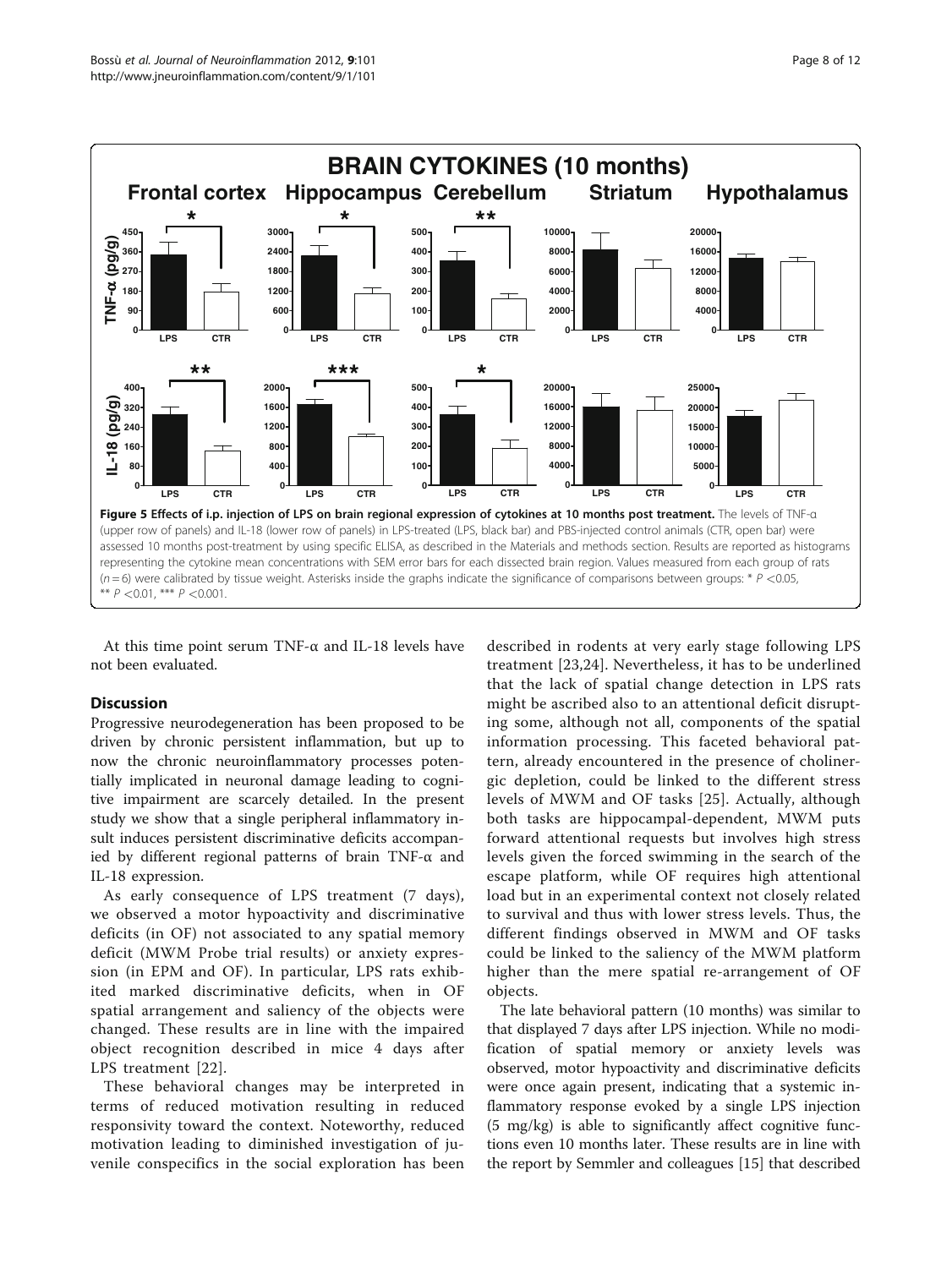behavioral and cognitive impairment, neuronal loss in frontal cortex and hippocampus, as well as reduced cholinergic innervation in parietal cortex occurring up to 3 months after treatment in a rat model of sepsis evoked by high-dose LPS (10 mg/kg). Furthermore, two intraperitoneal LPS injections (500 μg/kg) at postnatal days 7 and 9 in rat pups caused reduced locomotor activity and deficits in object recognition memory tested at day 70, as well as decreased expression of parvalbumin immunoreactive neurons in the CA1-CA3 hippocampal regions and no changes in frontal cortex [\[26\]](#page-10-0).

It is to be considered that the explorative and discriminative deficits found in the present study could be also linked to a specific loss of dopaminergic neurons. In fact, in experimental conditions similar to those of our study, LPS progressively reduces the number of tyrosine hydroxylase-immunoreactive neurons in the substantia nigra [[16\]](#page-10-0). Interestingly, bilateral lesions of the pars compacta of the substantia nigra elicit in rats impairment of object recognition associated with microglial activation in the hippocampus, but not in the striatum [\[27](#page-10-0)]. Taking into account these observations, the long-term impairment of exploratory and discriminative functions observed in our LPS rats could be related to a reduced functionality of either cholinergic [\[15](#page-10-0)] and dopaminergic [[16\]](#page-10-0) systems. These two systems appear to be implicated the former one in the attentional tuning controlling discriminative behaviors [\[28,29\]](#page-10-0) and the latter one in the locomotory function and motivational drive to explore objects [[30,31\]](#page-10-0).

As previously described, at the time-points chosen as representative of early and late stages of long-term LPS response, the analysis of the behavioral performances has been matched by analysis of brain cytokine expression. Interestingly, LPS treatment was able to elevate the expression of TNF-α in definite brain regions across the entire experimental period. In particular, since our first evaluation (7 days),  $TNF-\alpha$  was significantly elevated in the frontal cortex and in the hippocampus and it remained significantly higher than in CTR animals also at 10 months. In addition, TNF-α levels were increased even in the cerebellum 10 months after LPS treatment. These results are in line with a previous study, where 2 months after peripheral LPS administration, a TNF-α mRNA increase was observed in the cortex and hippocampus, as well as cerebellar structures [\[32](#page-10-0)].

The lack of neuroinflammatory reactions in the striatum could be ascribed to the fact that either specific neuronal subtypes and brain regions are susceptible to inflammation more than others in relation to microglial component [[33,34\]](#page-10-0). Conversely, the unresponsiveness of the hypothalamus to LPS insult could be attributed to the late times analyzed in our study, given that after

systemic LPS administration a transient increase in TNF-α, ranging from 1 to 3 to 18 h, has been previously observed [\[6,35,36](#page-10-0)].

Intriguingly, IL-18 levels significantly increased in frontal cortex, hippocampus, and cerebellum at the latest (10 months), but not at the earlier (7 days) stage of LPS-induced long-term neuroinflammation. On the other hand, the very low levels of both TNF-α and IL-18 we observed in serum of treated animals 7 days after the LPS treatment are in agreement with previous studies describing that the circulating levels of pro-inflammatory cytokines increase soon after the endotoxic insult, but that after the acute response they subside in the blood, while stay elevated in the brain [\[16](#page-10-0)]. Furthermore, these results strongly suggest that in this study, the measured TNF- $\alpha$  and IL-18 elevation in the brain is independent from their concentration in the blood.

Therefore, according to their profile of expression, the two cytokines seem to differently participate in brain inflammatory response. Regarding TNF-α, our results support and further expand the view that this cytokine is an early and persistent mediator of the long-lasting inflam-matory cascade [\[16\]](#page-10-0). In fact, TNF- $\alpha$  might have a pivotal role in conveying inflammation from periphery to brain, as primary stimulus that promotes self-propelling mechanism of microglial activation, induces persistent brain production of pro-inflammatory cytokines including IL-1β and, ultimately, leads to progressive neurodegeneration. Differently from TNF-α, IL-18 might act as a delayed mediator of neuroinflammation, in agreement with data obtained in experimental models of brain ischemia and trauma [\[37,38\]](#page-10-0).

Regarding the possible molecular mechanisms, while quite a lot of evidence corroborates the hypothesis of an involvement of brain TNF-α in neurodegeneration and cognitive decline, even identifying some of its driving mechanisms [[16](#page-10-0),[39](#page-10-0)-[43\]](#page-10-0), much less data are available about the molecular links between brain IL-18 expression and cognitive functions.

In line with our data, IL-18 has been previously found constitutively expressed in the cortex, hippocampus, cerebellum, hypothalamus, and striatum [[44](#page-11-0)] and it is also detectable in astrocytes and microglia after LPS treatment [\[45,46](#page-11-0)]. However, by means of immunocytochemistry analysis, other studies have shown, that IL-18 protein is mainly expressed in the neurons of the medial habenula and in the ependymal cells surrounding the lateral and the third ventricles, without significant staining in microglial cells or astrocytes [[47\]](#page-11-0). Therefore, even though microglia might be a relevant cellular source of increased IL-18 in our experimental conditions, additional studies should be performed to identify the IL-18 producing cells within the brain in the presence of LPSmediated long-term neuroinflammation. Although with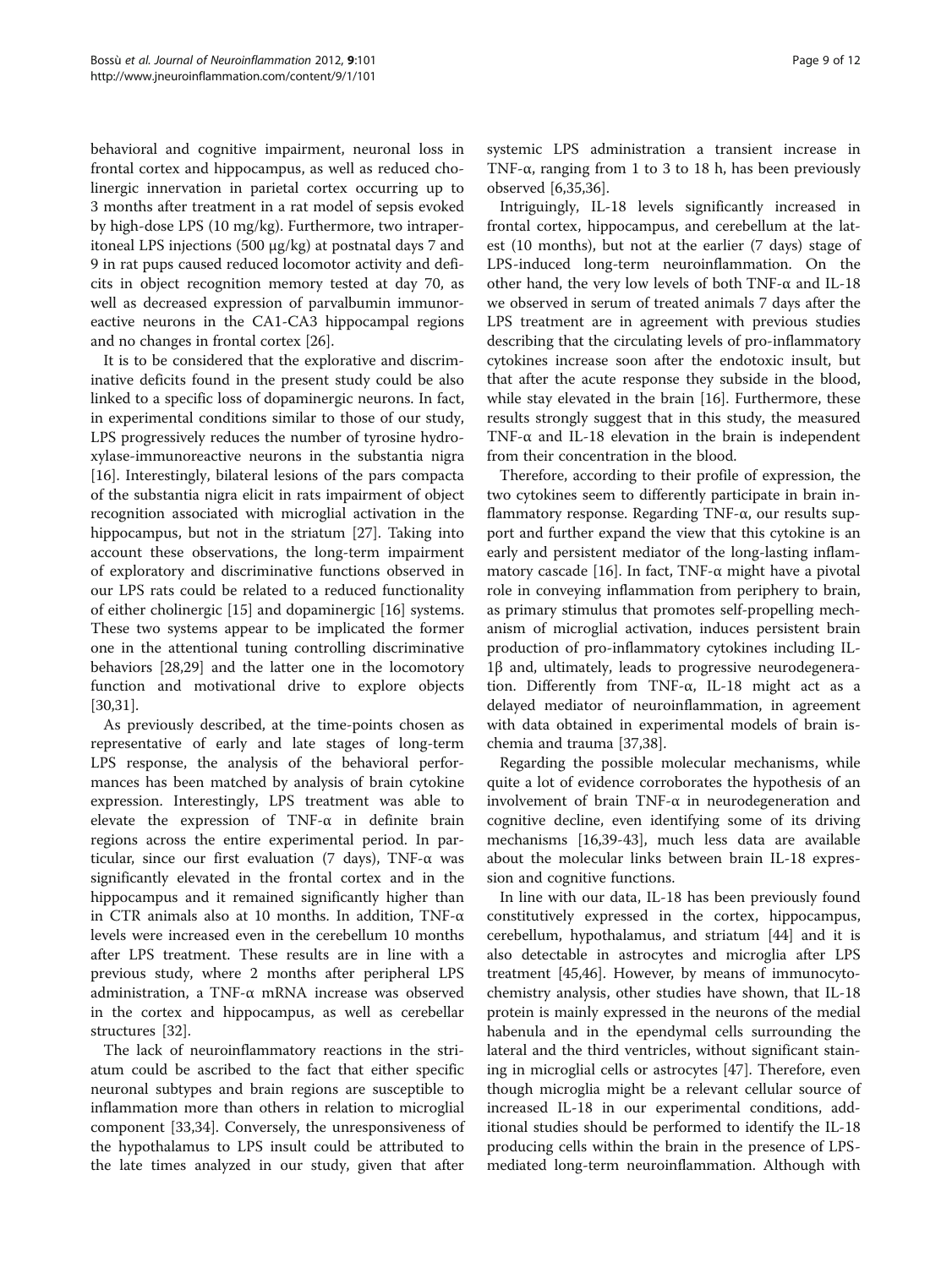<span id="page-9-0"></span>some fluctuations, we observed the expression of IL-18 protein (both constitutive and LPS-induced) in the brains of the rats analyzed both at 7 days and at 10 months. These data are in agreement with other results showing that IL-18 is present in immature and adult brain, as the cytokine is present in neonatal brain in normal conditions and during hypoxic-ischemic brain injury [\[48,49\]](#page-11-0) and it is involved in neuronal cell death during traumatic brain injury both in immature and adult brain [[38,](#page-10-0)[50\]](#page-11-0). In fact, although this cytokine has been generally associated with the amplification of agedependent inflammatory processes [[51\]](#page-11-0) and it may be relevant in age-related functional impairment [[52](#page-11-0)], its role in CNS might be important in both health and disease since the development, throughout the whole life.

In neuroinflammatory conditions, given that brain cytokines function as an integrated network [\[53](#page-11-0)], the increased expression of IL-18, probably modulated by TNF-α itself [[54](#page-11-0)], could participate in perpetuating brain inflammation by stimulating the activation of the transcription factor NF-κB and the production of other pro-inflammatory mediators, such as IL-1 $\beta$  and TNF- $\alpha$  [[55](#page-11-0),[56](#page-11-0)]. As a consequence, the increase of IL-18 expression in the brain might influence progressive neurodegeneration and cognitive dysfunction. In fact, in both experimental and clinical settings, IL-18 appears to directly or indirectly interfere with the processes of memory consolidation, synaptic plasticity and/or neurogenesis [[18](#page-10-0)[,57-60](#page-11-0)]. Noteworthy, the role of IL-18 in mediating the behavioral effects of LPS injection observed in our conditions is supported by a recent study showing that the expression of the IL-18 signaling receptor and of its short variant considered a potential negative regulator of IL-18, is tightly modulated by LPS and occurs in specific brain areas associated with the limbic system [\[61\]](#page-11-0).

Overall, in spite of the intriguing association between behavioral/cognitive impairment and cytokine expression observed in the present research, we are aware that the present data do not allow defining the causal role of the increased TNF-α and IL-18 expression in behavioral and cognitive abnormalities. Similarly, they do not allow identifying at brain regional level the molecular mechanisms of chronic inflammatory network that could participate in long-term cognitive decline. Nonetheless, by taking together other authors' results and ours, it is possible to hypothesize that the peripheral administration of high-dose LPS could cause TNF-α dependent activation of microglia and subsequent increase of brain cytokines, like TNF-α itself, IL-1β, and IL-18 [\[16,](#page-10-0) the present paper] which might concur in inducing persistent behavioral alterations [\[15,](#page-10-0) the present paper] probably caused by a long-term loss of neurons [[15,16](#page-10-0)]. In addition, LPSinduced cytokine alterations may influence behavior by affecting neurotransmitterial function, neuroendocrine

activity, neuronal plasticity properties and brain circuitry [[62\]](#page-11-0), mechanisms and functions whose evaluation is beyond the scope of the present study. Thus, whether and how a direct association between behavioral dysfunction and brain cytokine elevation indeed exists remains an open question.

# **Conclusions**

The present study describes a persistent behavioral impairment and a protracted and distinctive elevation of brain TNF-α and IL-18 expression, as long-term consequences of a single inflammatory insult occurred 10 months before. These observations appear to be important elements at the base of inflammation-induced cognitive/behavioral impairment, suggesting that both cytokines, although with a different pattern, might take part in the enduring deterioration of behavioral functions caused by systemic inflammation.

Furthermore, these findings support the recently hypothesized participation of IL-18 in the progressive neurodegeneration that occurs in some forms of dementia.

## Abbreviations

C: circling; CNS: central nervous system; CTR: control; EPM: Elevated Plus Maze; ELISA: Enzyme-linked immunosorbent assay; ES: Extended Searching; F: direct Finding; i.p.: intraperitoneally; IL: interleukin; LPS: lipopolysaccharide; MWM: Morris Water Maze; OF: Open Field with Objects; PBS: phosphate buffered saline; RC: Restricted Circling; RS: Restricted Searching; S1-7: session 1–7; TNF: tumor necrosis factor.

#### Competing interests

The authors declare that they have no competing interests.

### Acknowledgements

Authors gratefully acknowledge the kind help of F. Foti and D. Saraulli in the various experimental procedures. This study received financial support from Italian Ministry of Health, Grant RF07.96B (PB).

#### Author details

<sup>1</sup> Clinical and Behavioral Neurology, IRCCS Fondazione Santa Lucia, Via Ardeatina 30600179, Rome, Italy. <sup>2</sup> Centro Europeo per la Ricerca sul Cervello (CERC)/Fondazione Santa Lucia, Via del Fosso di Fiorano 6400143, Rome, Italy. <sup>3</sup>Dipartimento di Psicologia, Università "Sapienza", Via dei Marsi 7800185, Rome, Italy.

## Authors' contribution

PB, FA, and LP designed the study. DC, PC, and DL treated animals and performed all behavioral evaluations. FA, FG, and PDB performed the dissection of brain areas. IP prepared brain samples and performed cytokine experiments. All authors analyzed and discussed the data. PB, DC, IP, and LP wrote the initial draft. All authors made contributions in writing and discussing the manuscript. All authors have read and approved its final version.

## Received: 11 November 2011 Accepted: 29 May 2012 Published: 29 May 2012

### References

1. Perry VH, Cunningham C, Holmes C: Systemic infections and inflammation affect chronic neurodegeneration. Nat Rev Immunol 2007, 7:161–167.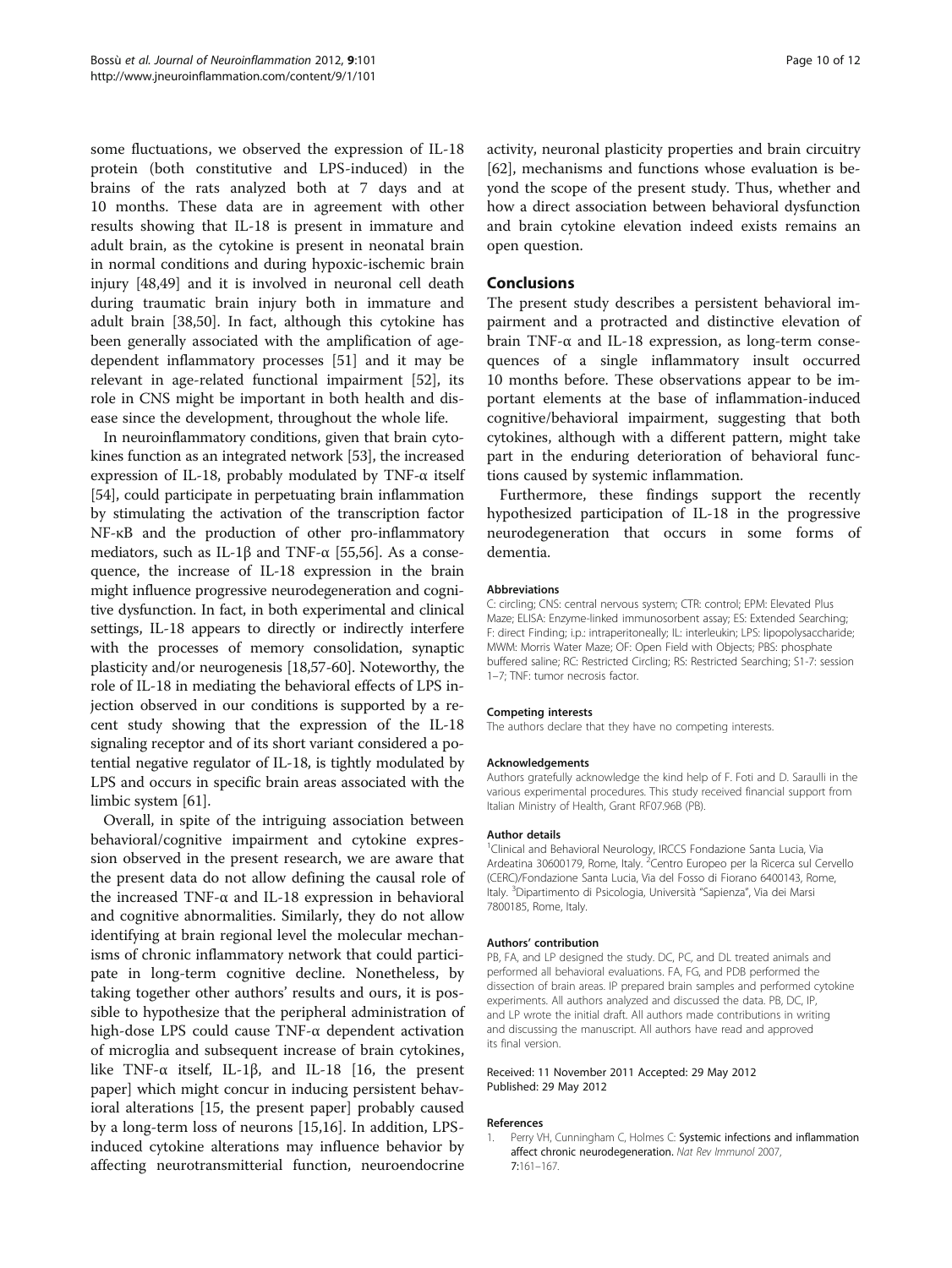- <span id="page-10-0"></span>2. Holmes C, Cunningham C, Zotova E, Woolford J, Dean C, Kerr S, Culliford D, Perry VH: Systemic inflammation and disease progression in Alzheimer disease. Neurology 2009, 73:768–774.
- 3. Holmes C, El-Okl M, Williams AL, Cunningham C, Wilcockson D, Perry VH: Systemic infection, interleukin 1beta, and cognitive decline in Alzheimer's disease. J Neurol Neurosurg Psychiatry 2003, 74:788–789.
- 4. Gao HM, Hong JS: Why neurodegenerative diseases are progressive: uncontrolled inflammation drives disease progression. Trends Immunol 2008, 29:357–365.
- Mrak RE: Neuropathology and the neuroinflammation idea. J Alzh Dis 2009, 18:473–481.
- 6. Gatti S, Bartfai T: Induction of tumor necrosis factor-alpha mRNA in the brain after peripheral endotoxin treatment: comparison with interleukin-1 family and interleukin-6. Brain Res 1993, 624:291–294.
- 7. Laye S, Parnet P, Goujon E, Dantzer R: Peripheral administration of lipopolysaccharide induces the expression of cytokine transcripts in the brain and pituitary of mice. Brain Res Mol Brain Res 1994, 27:157–162.
- Pitossi F, del Rey A, Kabiersch A, Besedovsky H: Induction of cytokine transcripts in the central nervous system and pituitary following peripheral administration of endotoxin to mice. J Neurosci Res 1997, 48:287–298.
- Dantzer R: Cytokine-induced sickness behavior: where do we stand?. Brain Behav Immun 2001, 15:7–24.
- 10. Barrientos RM, Higgins EA, Biedenkapp JC, Sprunger DB, Wright-Hardesty KJ, Watkins LR, Rudy JW, Maier SF: Peripheral infection and aging interact to impair hippocampal memory consolidation. Neurobiol Aging 2006, 27: 723–732.
- 11. Barrientos RM, Watkins LR, Rudy JW, Maier SF: Characterization of the sickness response in young and aging rats following E. coli infection. Brain Behav Immun 2009, 23:450–454.
- 12. Cunningham C, Campion S, Lunnon K, Murray CL, Woods JF, Deacon RM, Rawlins JN, Perry VH: Systemic inflammation induces acute behavioral and cognitive changes and accelerates neurodegenerative disease. Biol. Psychiatry 2009, 65:304–312.
- 13. Cunningham C, Sanderson DJ: Malaise in the water maze: untangling the effects of LPS and IL-1b on learning and memory. Brain Behav Immun 2008, 22:1117–1127.
- 14. Nguyen MD, D'Aigle T, Gowing G, Julien JP, Rivest S: Exacerbation of motor neuron disease by chronic stimulation of innate immunity in a mouse model of amyotrophic lateral sclerosis. J Neurosci 2004, 24:1340–1349.
- 15. Semmler A, Frisch C, Debeir T, Ramanathan M, Okulla T, Klockgether T, Heneka MT: Long-term cognitive impairment, neuronal loss and reduced cortical cholinergic innervations after recovery from sepsis in a rodent model. Exp Neurol 2007, 204:733–740.
- 16. Qin L, Wu X, Block ML, Liu Y, Breese GR, Hong JS, Knapp DJ, Crews FT: Systemic LPS causes chronic neuroinflammation and progressive neurodegeneration. GLIA 2007, 55:453–462.
- 17. Felderhoff-Mueser U, Schmidt OI, Oberholzer A, Bührer C, Stahel PF: IL-18: a key player in neuroinflammation and neurodegeneration?. Trends Neurosci 2005, 28:487–493.
- 18. Bossù P, Ciaramella A, Salani F, Vanni D, Palladino I, Caltagirone C, Scapigliati G: Interleukin-18, from neuroinflammation to Alzheimer's disease. Curr Pharm Design 2010, 16:4212–4223.
- 19. Alboni S, Cervia D, Sugama S, Conti B: Interleukin 18 in the CNS. J Neuroinflammation 2010, 29:7–9.
- 20. Foti F, Laricchiuta D, Cutuli D, De Bartolo P, Gelfo F, Angelucci F, Petrosini L: Exposure to an enriched environment accelerates recovery from cerebellar lesion. Cerebellum 2011, 10:104–119.
- 21. Glowinski J, Iversen LL: Regional studies of catecholaminesin the rat brain. I. The disposition of [3H]norepinephrine, [3H]dopamine and [3H]dopa in various regions of the brain. J Neurochem 1966, 13:655-669.
- 22. Jacewicz M, Czapski GA, Katkowska I, Strosznajder RP: Systemic administration of lipopolysaccharide impairs glutathione redox state and object recognition in male mice. The effect of PARP-1 inhibitor. Folia Neuropathol 2009, 47:321–328.
- 23. Bluthé RM, Dantzer R, Kelley KW: Effects of interleukin-1 receptor antagonist on the behavioral effects of lipopolysaccharide in rat. Brain Res 1992, 573:318–320.
- 24. Pitychoutis PM, Nakamura K, Tsonis PA, Papadopoulou-Daifoti Z: Neurochemical and behavioral alterations in an inflammatory model of

depression: sex differences exposed. Neuroscience 2009, 159:1216–1232.

- 25. Ricceri L: Behavioral patterns under cholinergic control during development: lessons learned from the selective immunotoxin 192 IgG saporin. Neurosci Biobehav Rev 2003, 27:377–384.
- 26. Jenkins TA, Harte MK, Stenson G, Reynolds GP: Neonatal lipopolysaccharide induces pathological changes in parvalbumin immunoreactivity in the hippocampus of the rat. Behav Brain Res 2009, 205:355–359.
- 27. Sy HN, Wu SL, Wang WF, Chen CH, Huang YT, Liou YM, Chiou CS, Pawlak CR, Ho YJ: MPTP-induced dopaminergic degeneration and deficits in object recognition in rats are accompanied by neuroinflammation in the hippocampus. Pharmacol Biochem Behav 2010, 95:158–165.
- 28. Sarter M, Givens B, Bruno JP: The cognitive neuroscience of sustained attention: where top-down meets bottom-up. Brain Res Brain Res Rev 2001, 35:146–160.
- 29. Pepeu G, Giovannini MG: Changes in acetylcholine extracellular levels during cognitive processes. Learn Mem 2004, 11:21–27.
- 30. Graybiel AM: The basal ganglia and cognitive pattern generators. Schizophr Bull 1997, 23:459–469.
- 31. Girault JA, Greengard P: The neurobiology of dopamine signaling. Arch Neurol 2004, 61:641–644.
- 32. Weberpals M, Hermes M, Hermann S, Kummer MP, Terwel D, Semmler A, Berger M, Schäfers M, Heneka MT: NOS2 gene deficiency protects from sepsis-induced long-term cognitive deficits. J Neurosci 2009, 29:14177–14184.
- 33. Block ML, Hong JS: Microglia and inflammation-mediated neurodegeneration: multiple triggers with a common mechanism. Prog Neurobiol 2005, 76:77–98.
- 34. Carvey PM, Chang Q, Lipton JW, Ling Z: Prenatal exposure to the bacteriotoxin lipopolysaccharide leads to long-term losses of dopamine neurons in offspring: a potential, new model of Parkinson's disease. Front Biosci 2003, **Suppl 8:**26-37.
- 35. Breder CD, Hazuka C, Ghayur T, Klug C, Huginin M, Yasuda K, Teng M, Saper CB: Regional induction of tumor necrosis factor alpha expression in the mouse brain after systemic lipopolysaccharide administration. Proc Natl Acad Sci USA 1994, 91:11393–11397.
- 36. Kakizaki Y, Watanobe H, Kohsaka A, Suda T: Temporal profiles of interleukin-1beta, interleukin-6, and tumor necrosis factor-alpha in the plasma and hypothalamic paraventricular nucleus after intravenous or intraperitoneal administration of lipopolysaccharide in the rat: estimation by push-pull perfusion. Endocr J 1999, 46:487–496.
- 37. Jander S, Schroeter M, Stoll G: Interleukin-18 expression after focal ischemia of the rat brain: association with the late-stage inflammatory response. J Cereb Blood Flow Metab 2002, 22:62–70.
- 38. Yatsiv I, Morganti-Kossmann MC, Perez D, Dinarello CA, Novick D, Rubinstein M, Otto VI, Rancan M, Kossmann T, Redaelli CA, Trentz O, Shohami E, Stahel PF: Elevated intracranial IL-18 in humans and mice after traumatic brain injury and evidence of neuroprotective effects of IL-18-binding protein after experimental closed head injury. J Cereb Blood Flow Metab 2002, 22:971–978.
- 39. Janelsins MC, Mastrangelo MA, Oddo S, LaFerla FM, Federoff HJ, Bowers WJ: Early correlation of microglial activation with enhanced tumor necrosis factor-alpha and monocyte chemoattractant protein-1 expression specifically within the entorhinal cortex of triple transgenic Alzheimer's disease mice. J Neuroinflammation 2005, 2:23.
- 40. Alkam T, Nitta A, Mizoguchi H, Saito K, Seshima M, Itoh A, Yamada K, Nabeshima T: Restraining tumor necrosis factor-alpha by thalidomide prevents the amyloid beta-induced impairment of recognition memory in mice. Behav Brain Res 2008, 189:100–106.
- 41. Giuliani F, Vernay A, Leuba G, Schenk F: Decreased behavioral impairments in an Alzheimer mice model by interfering with TNF-alpha metabolism. Brain Res Bull 2009, 80:302–308.
- 42. Terrando N, Monaco C, Ma D, Foxwell BM, Feldmann M, Maze M: Tumor necrosis factor-alpha triggers a cytokine cascade yielding postoperative cognitive decline. Proc Natl Acad Sci U S A 2010, 107:20518–20522.
- 43. Medeiros R, Figueiredo CP, Pandolfo P, Duarte FS, Prediger RD, Passos GF, Calixto JB: The role of TNF-alpha signaling pathway on COX-2 upregulation and cognitive decline induced by beta-amyloid peptide. Behav Brain Res 2010, 209:165–173.